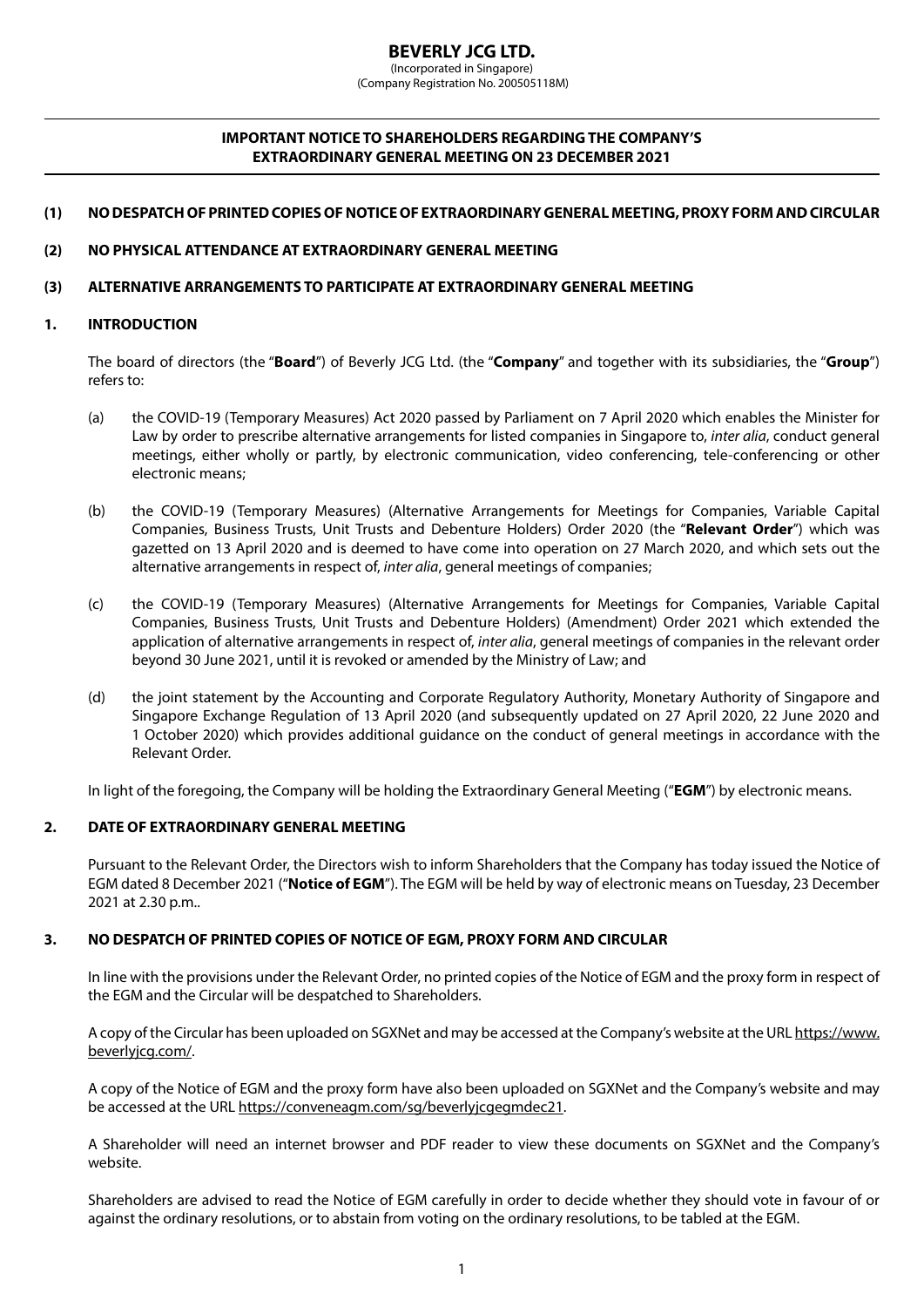## **4. NO ATTENDANCE AT EGM**

Due to the COVID-19 outbreak in Singapore, Shareholders will not be allowed to attend the EGM. Instead, alternative arrangements have been put in place to allow Shareholders to participate at the EGM by (a) watching the EGM proceedings via "live" webcast or listening to the EGM proceedings via "live" audio feed, (b) submitting questions in advance of the EGM, and/or (c) voting by proxy at the EGM. Please see paragraph 5 below for these alternative arrangements.

# **5. ALTERNATIVE ARRANGEMENTS**

The following are the alternative arrangements which have been put in place for the EGM:

## *(a) "Live" webcast and "live" audio feed*

The Company's Executive Chairman and Chief Executive Officer, Dato' Ng Tian Sang @ Ng Kek Chuan, will conduct the proceedings of the EGM by way of electronic means. In the event that the Chairman is unable to conduct the proceedings of the EGM due to technical or other issues, another Director of the Company will conduct the proceedings of the EGM in their place. Shareholders will be able to watch these proceedings through a "live" webcast or listen to these proceedings through a "live" audio feed via their mobile phones, tablets or computers. In order to do so, Shareholders must follow these steps:

• Shareholders who wish to watch the "live" webcast or listen to the "live" audio feed must pre-register by 2.30 p.m. on 20 December 2021, at the URL https://conveneagm.com/sg/beverlyjcgegmdec21

Following the authentication of the Shareholders' status as shareholders, authenticated Shareholders will be able to use their login details created during the registration process to access the webcast and audio feed of the proceedings of the EGM at the URL https://conveneagm.com/sg/beverlyjcgegmdec21. Non-validated members will receive an email informing them of the invalid status by 22 December 2021. Members are reminded that the EGM proceedings are private. As such, shareholders should not share their login details to access the "live" webcast or "live" audio feed of the EGM proceedings to anyone else. Recording of the "live" webcast of the EGM proceedings in whatever form is also strictly prohibited.

Shareholders may contact us (a) via post at 600 North Bridge Road #06-02 Parkview Square Singapore 188778; (b) via email at ir@jcg-investment.com; or (c) via phone at (65) 6708 7630, if they have any questions relating to the EGM procedures.

*(b) Submission of questions in advance*

Shareholders may also submit questions related to the resolutions to be tabled for approval at the EGM:

- All questions must be submitted by 2.30 p.m. on 20 December 2021:
	- via the pre-registration website at the URL https://conveneagm.com/sg/beverlyjcgegmdec21:
	- in hard copy by sending by post and lodging the same at the office of our Share Registrar, Boardroom Corporate & Advisory Services Pte. Ltd., at 50 Raffles Place, #32-01, Singapore Land Tower, Singapore 048623; or
	- by email to ir@jcg-investment.com.
- Shareholders will need to identify themselves when posing questions by email or by mail by providing the following details:
	- the Shareholder's full name as it appears on his/her/its CDP/CPF/SRS share records;
	- the Shareholder's NRIC/Passport/UEN number;
	- the Shareholder's contact number and email address; and
	- the manner in which the Shareholder holds his/her/its Shares in the Company (e.g. via CDP, CPF or SRS).

Please note that the Company will not be able to answer questions from persons who provide insufficient details to enable the Company to verify his/her/its shareholder status.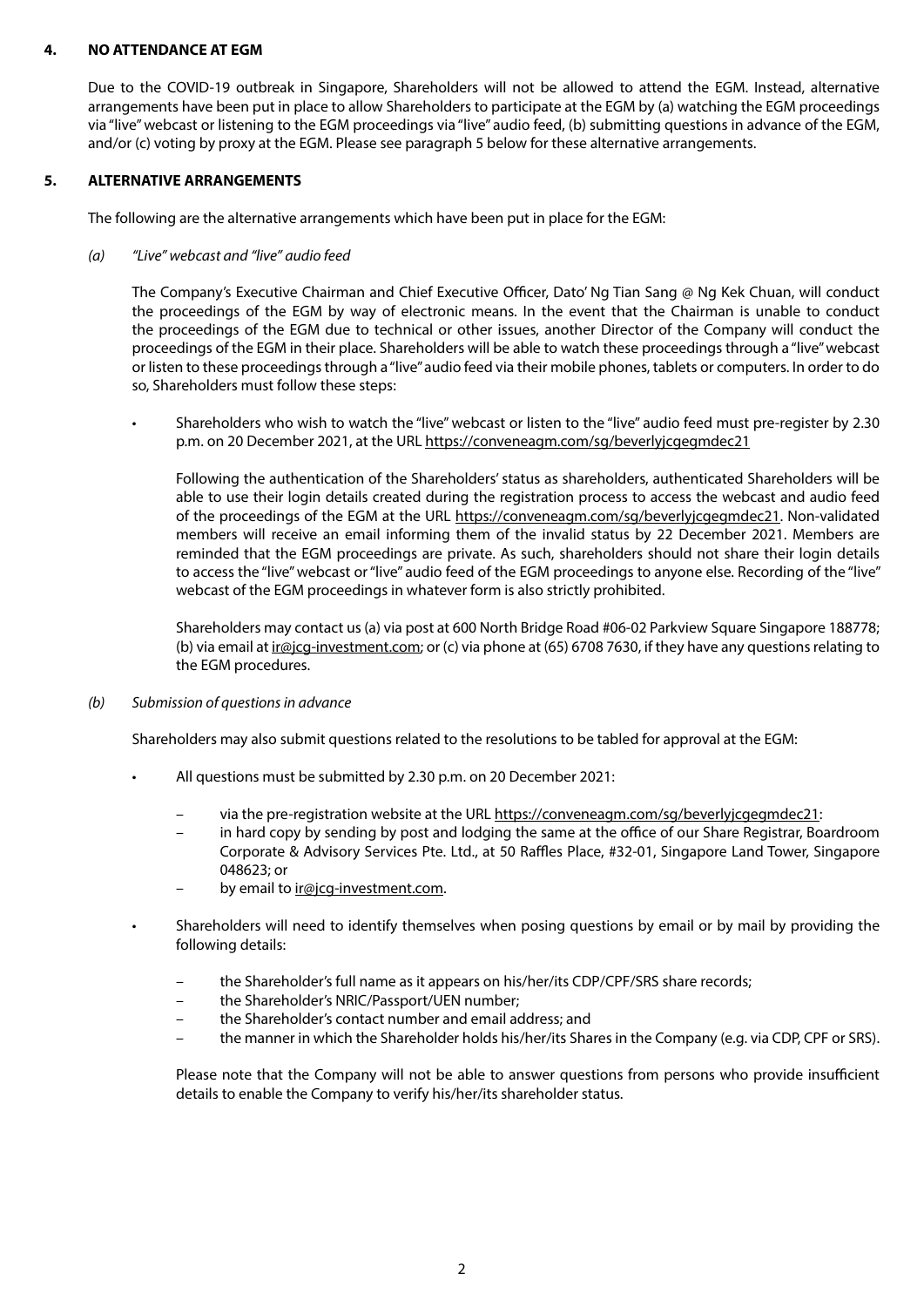- The Company will endeavour to provide its responses to substantial queries and relevant comments from Shareholders relating to the agenda of the EGM prior to, or during, the EGM via publication on SGXNET and the Company's corporate website at the URL https://www.beverlyjcg.com/, or by the Chairman at the EGM. The Company will also address any subsequent clarifications sought, or follow-up questions, prior to, or during, the EGM in respect of substantial and relevant matters. Where there are substantially similar questions the Company will consolidate such questions; consequently not all questions may be individually addressed.
- Although the deadline for submitting questions is 2.30 p.m. on 20 December 2021, shareholders are, however, encouraged to submit their questions in accordance with the paragraphs above earlier than 2.30 p.m. on 20 December 2021 so that they may have the benefit of the answers to their questions (where substantial and relevant to the agenda of the EGM) prior to submitting their proxy forms.
- The Company will, within one month after the date of the EGM, publish the minutes of the EGM (including the Company's responses to the substantial queries and relevant comments received from Shareholders, which are addressed during the EGM) on SGXNet and the Company's website, and the minutes will include the responses to the questions referred to above.
- Please note that Shareholders will not be able to ask questions at the EGM "live" during the webcast and the audio feed, and therefore it is important for Shareholders to submit their questions in advance of the EGM.

### *(c) Proxy voting*

Shareholders will not be able to vote online on the resolutions to be tabled for approval at the EGM. Instead, if Shareholders (whether individual or corporate) wish to exercise their votes, they must submit a proxy form to appoint the Chairman of the EGM to vote on their behalf:

- Shareholders (whether individual or corporate) appointing the Chairman of the EGM as proxy must give specific instructions as to his manner of voting, or abstentions from voting, in the proxy form, failing which the appointment will be treated as invalid.
- The proxy form can be submitted to the Company in hard copy form or by email:
	- if in hard copy and sent by post, the proxy form must be deposited at the office of our Share Registrar, Boardroom Corporate & Advisory Services Pte. Ltd., at 50 Raffles Place, #32-01, Singapore Land Tower, Singapore 048623; or
	- if by email, the proxy form must be received by the Company at ir@jcg-investment.com,

in either case, not less than 48 hours before the time for holding the EGM, and in default the instrument of proxy shall not be treated as valid.

• Persons who hold their Shares through relevant intermediaries as defined in Section 181 of the Companies Act, Chapter 50 of Singapore (including CPF or SRS investors) and who wish to participate in the EGM by (a) observing and/or listening to the EGM proceedings via the "live" webcast or the "live" audio feed in the manner provided in paragraph 5(a) above; (b) submitting questions in advance of the EGM in the manner provided in paragraph 5(b) above; and/or (c) appointing the Chairman of the EGM as proxy to attend, speak and vote on their behalf at the EGM, should contact the relevant intermediary (which would include, in the case of CPF and SRS investors, their respective CPF Agent Banks and SRS Operators) through which they hold such shares as soon as possible in order to facilitate the necessary arrangements for them to participate in the EGM. CPF or SRS investors who wish to appoint the Chairman of the EGM as proxy should approach their respective CPF Agent Banks or SRS Operators to submit their votes by 2.30 p.m. on 13 December 2021 in order to allow sufficient time for their relevant intermediaries to in turn submit a proxy form to appoint the Chairman of the EGM to vote on their behalf not less than 48 hours before the time for holding the EGM.